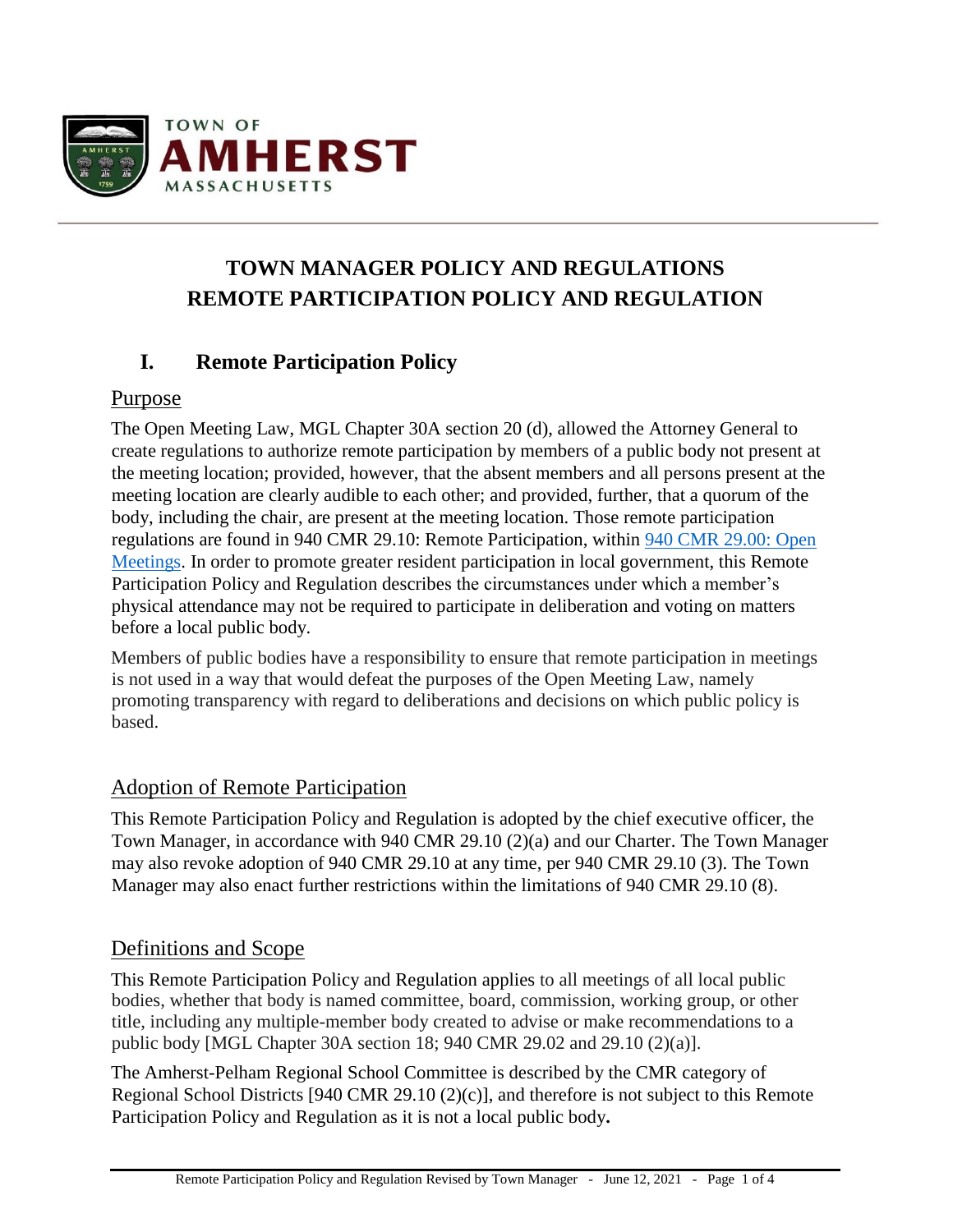The Amherst Housing Authority (AHA) and the Amherst Redevelopment Authority (ARA) are deemed local public bodies [940 CMR 29.02] and are therefore subject to this Remote Participation Policy and Regulation.

The Disability Access Advisory Committee (DAAC) is not an official Commission on Disability as both Representative Town Meeting and Town Council have not accepted MGL Chapter 40 section 8J; the DAAC is therefore subject to this Remote Participation Policy and Regulation.

Public bodies must use the forms provided (see Regulation) in order to avail members of this Remote Participation Policy [940 CMR 29.10 (5) and (8)].

Public bodies may not opt out of Remote Participation [940 CMR 29.10 (8)].

Public bodies may not further restrict use of Remote Participation [940 CMR 29.10 (2)(a) and (8)].

Unless otherwise provided for by another policy, no funds will be expended to purchase equipment or services to facilitate the use of Remote Participation [940 CMR 29.10 (6) and (8)].

Public bodies may allow individuals who are not members of the public body to participate remotely, but that practice is not subject to Remote Participation Policy and Regulation. [Open Meeting Law Guide and Educational Materials, Version January 2018 page 15]

Where this Remote Participation Policy and Regulation is more stringent or detailed than 940 CMR 29.10, this Remote Participation Policy and Regulation shall prevail [940 CMR 29.10 (8)].

### **History**

- January 23, 2017: Select Board voted by simple majority to allow remote participation in accordance with the requirements of 940 CMR 29.10 [940 CMR 29.10  $(2)(a)$ ], and further to adopt a Remote Participation Policy and Regulation with an expiration date of December 31, 2017 unless extended prior to that date by simple majority vote of the Select Board.
- December 18, 2017: Select Board voted by simple majority to extend the Policy and Regulation indefinitely.
- January 22, 2018: The Policy and Regulation were updated only to show the December 18, 2017 vote and to formally document a change that had already been implemented per the underlying CMR that changed October 6, 2017.
- June 12, 2021: The Town Manager adopted revisions to the Policy and Regulation.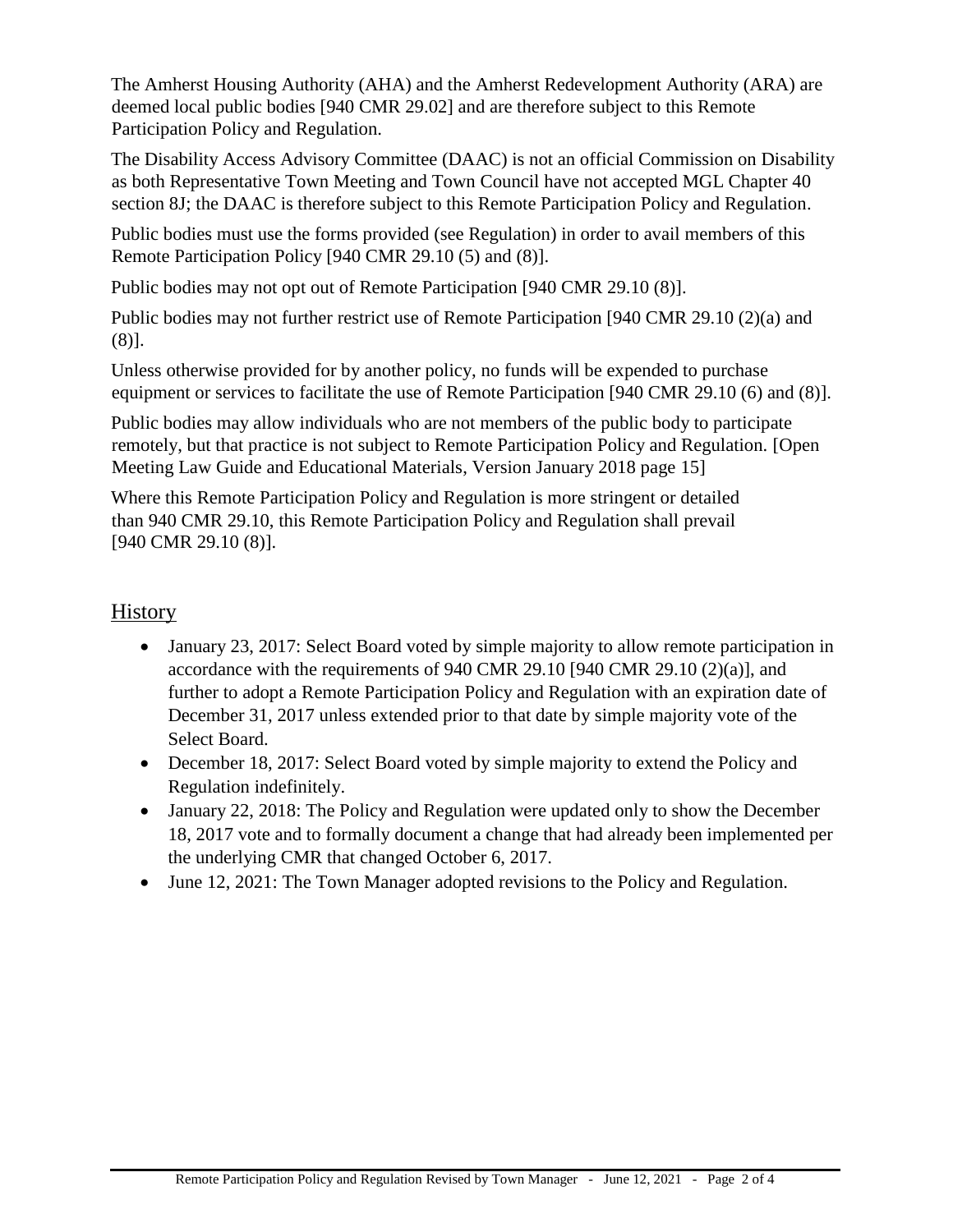## **II. Remote Participation Regulation**

Public bodies must use the two provided forms (Remote Participation Checklist and Remote Participation Request) in order to implement this Remote Participation Policy and Regulation. These forms may be revised from time to time but only by the Town Manager. *Contact the Town Manager's office to ensure you are using the current version of the forms.* 

Refer to the Definitions and Scope section of the Policy when applying the Regulations.

#### Minimum Requirements for Remote Participation [940 CMR 29.10 (4)]

- (a) Members of a public body who participate remotely and all persons present at the meeting location shall be clearly audible to each other;
- (b) A quorum of the public body, including the person authorized to chair the meeting, shall be physically present at the meeting location, as required by MGL Chapter 30A section 20 (d); even if there are one or more remote participants, the meeting must be adjourned immediately if a quorum is no longer physically present at the meeting location
- (c) Members of public bodies who participate remotely may vote; while a member or members are participating remotely all votes must be taken by roll call as required by CMR 29.10 (7)(c). Members of the Planning Board, Conservation Commission, and Historical Commission (Mullin Rule accepted by Town Meeting 05-06-09 Article 9), and of the Zoning Board of Appeals and Local Historic District Commission (Mullin Rule accepted by Town Council 03-09-20) who participate remotely shall not be deemed absent for the purposes of MGL Chapter 39 section  $23D<sup>1</sup>$

#### Permissible Reasons for Remote Participation [940 CMR 29.10 (5) and (8)]

Physical attendance would be unreasonably difficult as determined by the person requesting to participate remotely.

Technology: Acceptable Methods of Remote Participation [940 CMR 29.10 (6)]

l

Accommodations shall be made for any public body member who requires TTY service, video relay service, or other form of adaptive communications [940 CMR 29.10 (6)(a)].

Acceptable: telephone, Internet, or satellite enabled audio or video conferencing, or any other technology that enables the remote participant and all persons present at the meeting location to be clearly audible to one another. When video technology is in use, the remote participant shall be clearly visible to all persons present in the meeting location. The public body shall determine which of the acceptable methods may be used by its members.

<sup>&</sup>lt;sup>1</sup> MGL Chapter 39 Section 23D (a): Notwithstanding any general or special law to the contrary, upon municipal acceptance of this section for one or more types of adjudicatory hearings, a member of any municipal board, committee or commission when holding an adjudicatory hearing shall not be disqualified from voting in the matter solely due to that member's absence from no more than a single session of the hearing at which testimony or other evidence is received. Before any such vote, the member shall certify in writing that he has examined all evidence received at the missed session, which evidence shall include an audio or video recording of the missed session or a transcript thereof. The written certification shall be part of the record of the hearing. Nothing in this section shall change, replace, negate or otherwise supersede applicable quorum requirements*.*